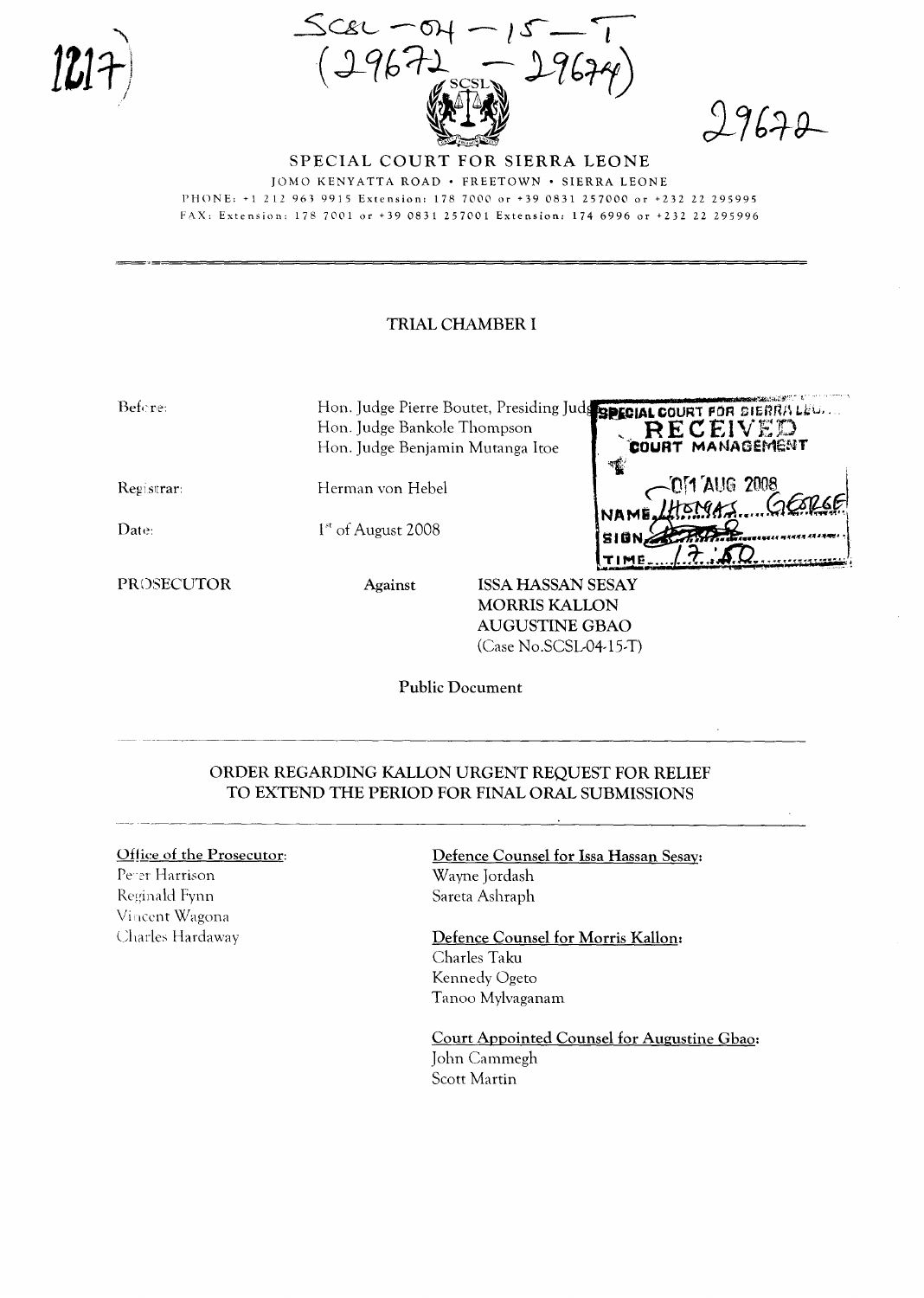

TRIA L CHAMBER I ("Trial Chamber") of the Special Court for Sierra Leone ("Special Court") composed of Hon. Justice Pierre Boutet, Presiding Judge, Hon. Justice Bankole Thompson and Hon. Justice Benjamin Mutanga Itoe;

NOTING the Chamber's Order Regarding the Presentation of Closing Arguments filed on the 1<sup>st</sup> of August 2008 ("Order");

SEIZED of the Kallon Urgent Request for Relief to Extend the Period for Final Oral Submissions tiled on the 1<sup>st</sup> of August 2008 ("Kallon Urgent Request") in which the Defence for the Accused Moms Kallon seeks an extension of the time limit for the presentation of their closing arguments from one and a half hours to six hours;

CONSIDERING that all of the arguments advanced in the Kallon Urgent Request were already taken into consideration by the Trial Chamber in arriving at the time limits set out in the Chamber's Order.

REITERATING that the Parties have filed very comprehensive final trial briefs and that the purpose of tie dosing arguments is to enable the Parties to address issues raised in the final trial briefs of the other Parties not already addressed in their own final trial brief;

SATISFIED that the limitation of the periods of time for the presentation of closing arguments as set out in the Chamber's Order are in the interests of justice;

PL RSUANT TO Rules 26 bis, 54 and 86 of the Rules:

## HEREBY DENIES the Kallan Urgent Request in its entirety and as a result ORDERS that:

- $\mathbf{l}$ . The Defence for Kallon will be given a period of one and a half hours to present its closing arguments;
- The Defence application that an oral hearing be scheduled for the  $4<sup>th</sup>$  of August 2008 2. prior to the hearing of closing arguments is denied; and
- ), The Defence application to file a written response to the Prosecution Final Trial Brief is also denied;



\ dS Nu, SCSL04-15-T ::. 1" of August 2008